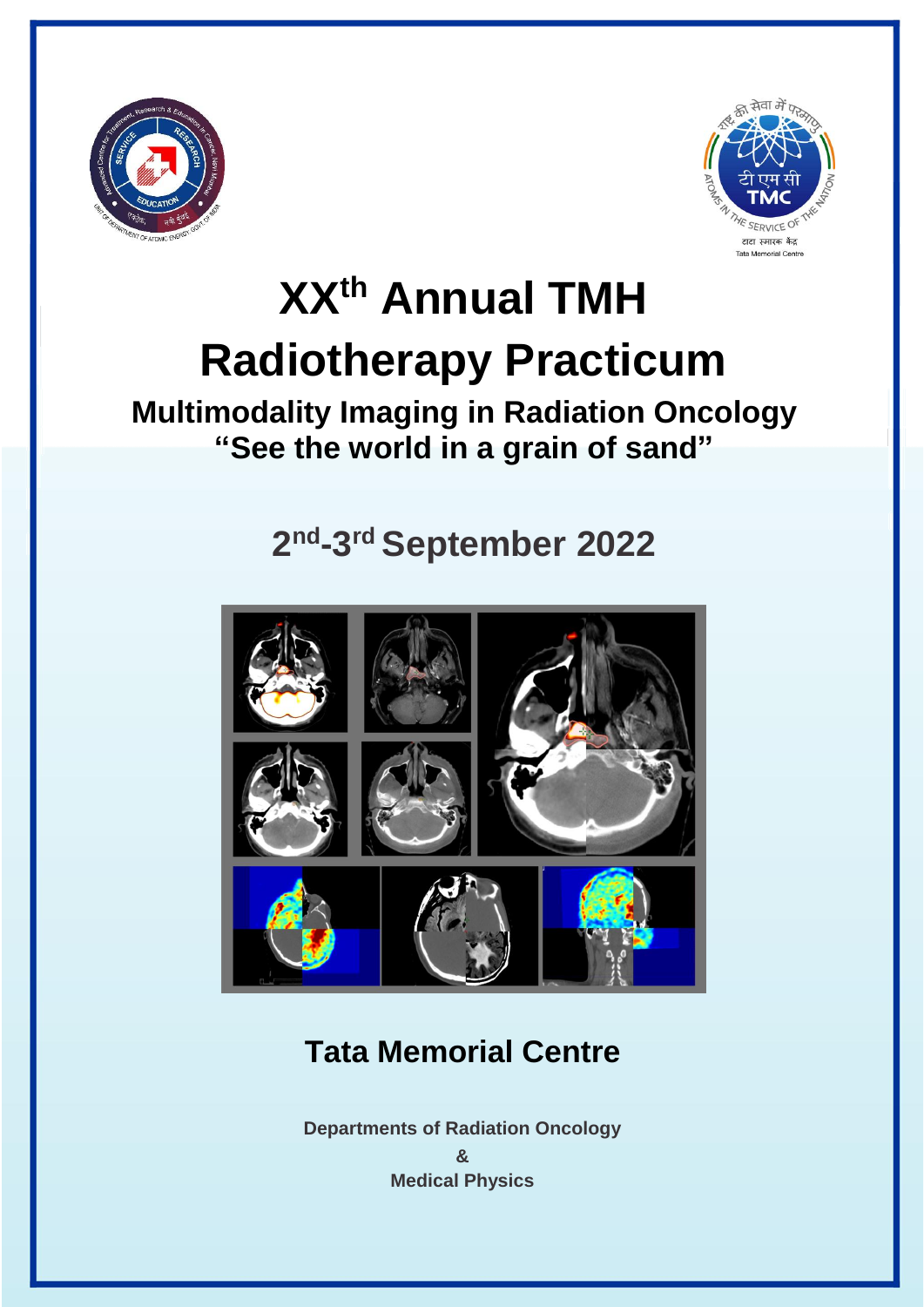Modern radiation oncology practice is a testament to the old adage that "A picture is worth a thousand words". The so-called therapeutic gain that can be achieved by maximizing tumor control and minimizing acute and late toxicity is dependent on delivering high precision radiotherapy which in turn is critically dependent on a thorough understanding of images and the augmented capacity provided by analysis and fusion of disparate but complementary imaging modalities. Accordingly, the theme of this year's Radiotherapy Practicum is "Multimodality Imaging in Radiotion Oncology". Over the course of a two-day period comprising of didactic lectures and practical demonstrations by renowned national and international faculty, we would attempt to bring forth a simplistic and yet a comprehensive understanding of current cross-sectional imaging modalities used in clinical high-precision radiotherapy planning in the contemporary era. During the course of the Practicum, our endeavour would be to cover the following focus areas

- 1. Overview of cross-sectional imaging modalities (CT, MRI, PET)
- 2. Multimodality image fusion and registration
- 3. Usage of multimodality image fusion in contouring (CNS, Head & Neck, Lymphomas)
- 4. Imaging as a trigger for adaptive radiotherapy, verification
- 5. Multimodality imaging in response assessment CNS, Head & Neck, Lymphoma)
- 6. Multimodality imaging in predicting TCP and NTCP
- 7. Newer imaging modalities in the anvil for the radiotherapy processes

### **Organizing Chairman Chairman Chairman Chairman Chairman Chairman Chairman Chairman Chairman Chairman Chairman Chairman Chairman Chairman Chairman Chairman Chairman Chairman Chairman Chairman Chairman Chairman Chairman Cha**

 **J. P. Agarwal Jayant Sastri Goda Professor and Head Radiation Oncologist** 

## **Radiation Oncology**

### **Coordinating Committee Members**

**Sarbani Ghosh Laskar (Radiation Oncologist) Abhishek Chatterjee (Radiation Oncologist) Anuj Kumar (Radiation Oncologist) R. A. Kinhikar (Medical Physicist) Biju George (Radiotherapy Technologist)**

**Department of Radiation Oncology & Medical Physics, TMC, Mumbai**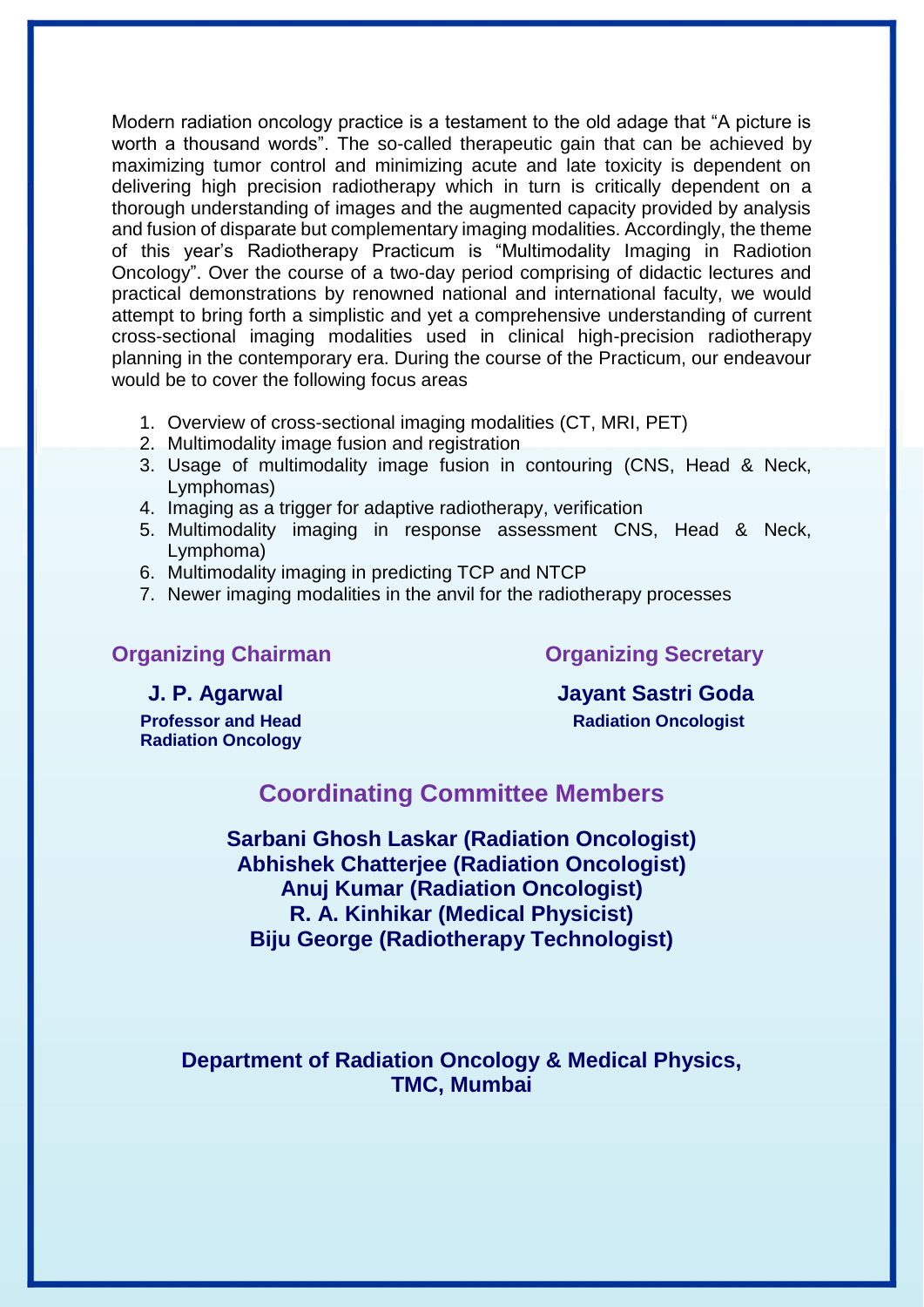### **Application Process (Only on E-mail)**

- This practicum is meant for Radiation Oncologists, Medical Physicists and Radiotherapy Technologists practicing high precision radiotherapy using multimodal radiological and functional imaging.
- We request interested candidates to kindly apply with a completely filled "**Pre-Registration Form**" by "**E-Mail only**" to the conference secretariat at the following address: **tmhpracticum2022@gmail.com.**
- The last date to send the Pre-registration form is "**30th May 2022"**
- The course is limited to **60** participants only.
- Applicants with an available multimodality imaging facility and IG-IMRT access will be preferred.
- The "Confirmation of participation" will be informed by e-mail to the applicants by **7 thJune 2022**. The final registration and payment process will be notified then.
- Maharashtra Medical Council credit points are being applied for

**Course Fee:** INR 7000/person (India and SAARC countries) Other Countries: USD 200 /person

In case of Group Applications (2-3 RO/MP/RTT) from the same institutions, each applicant needs to send the filled form separately and the fee will be Rs. 7000 per person.

### **Conference Secretariat :**

Clinical Research Secretariat & DAE-CTC Main Building, 3rd Floor, Tata Memorial Hospital Parel, Mumbai 400012 (INDIA) Ph: +91 22 24177000 extn: 4254 E-mail: [tmhpracticum2022@gmail.com](mailto:tmhpracticum2022@gmail.com) Fax +91 22 24168604 Website: https;//tmc.gov.in